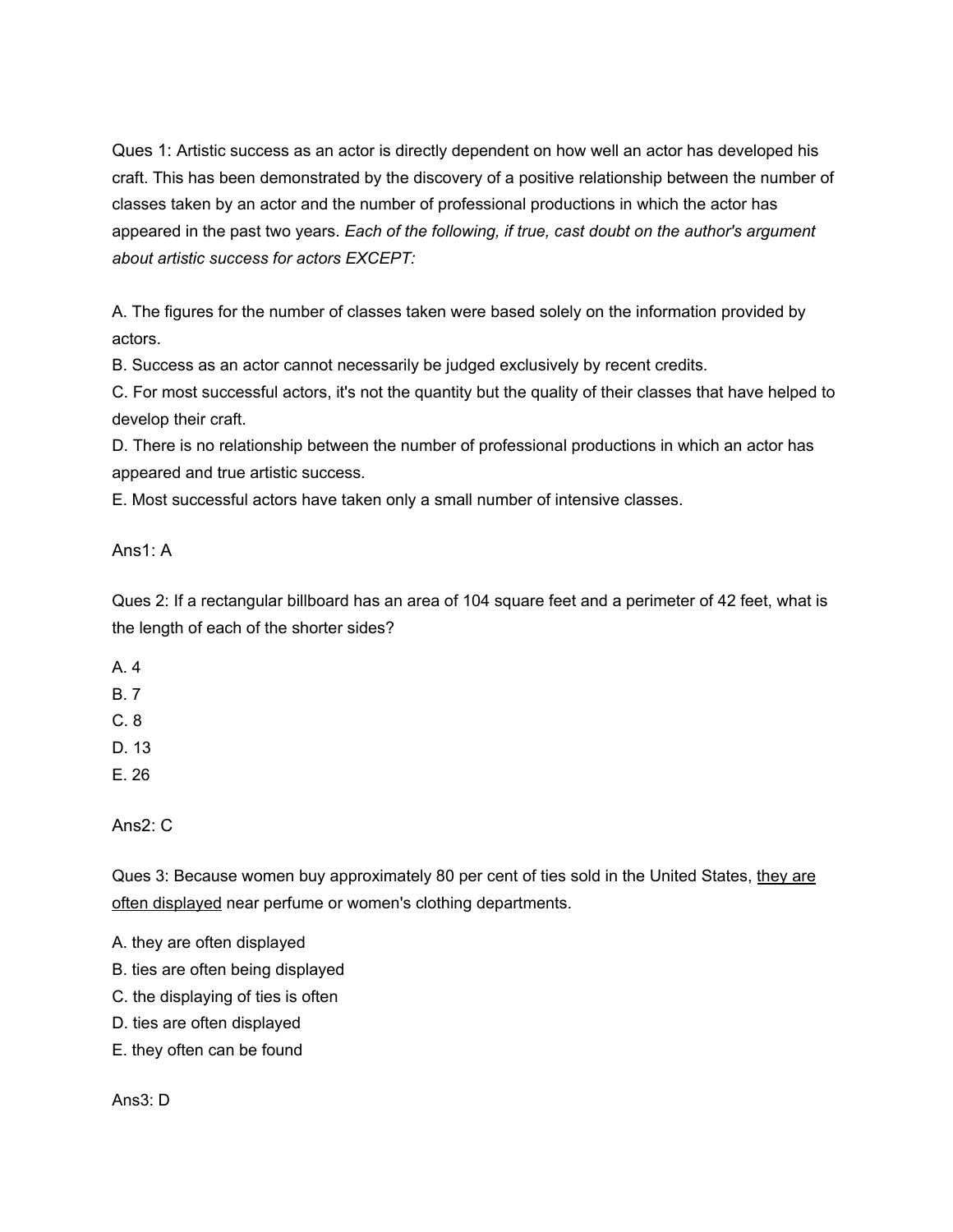Ques 4: Unlike other primates, which are born with fully formed craniums, a newborn human baby's cranium consists of eight bones that take years to fuse together fully, allowing the brain to grow much larger during those early years.

A. fully formed craniums, a newborn human baby's cranium

B. fully formed craniums, newborn human babies have craniums that

- C. a fully formed cranium, a human baby's cranium
- D. fully formed craniums, a human is born with a cranium that
- E. a fully formed cranium, the cranium of a newborn human baby

Ans 4: D

Ques5: If  $2 + \frac{2}{x} = 3 - \frac{3}{x}$ , then  $x =$ 

A. -5 B. 2/3

C. 1 D. 3/2

E. 5

Ans5: E

Ques6: If negative integers *k* and *p* are NOT both even, which of the following must be odd?

A. *kp* B.  $4(k + p)$ C. *k* - *p* D. *k* + 1 - *p* E.  $2 (k + p) - 1$ 

Ans6: E

Ques7: John spent 40 percent of his earnings last month on rent and 30 percent less than what he spent on rent to purchase a new dishwasher. What percent of last month's earnings did John have leftover?

A. 30%

B. 32%

C. 45%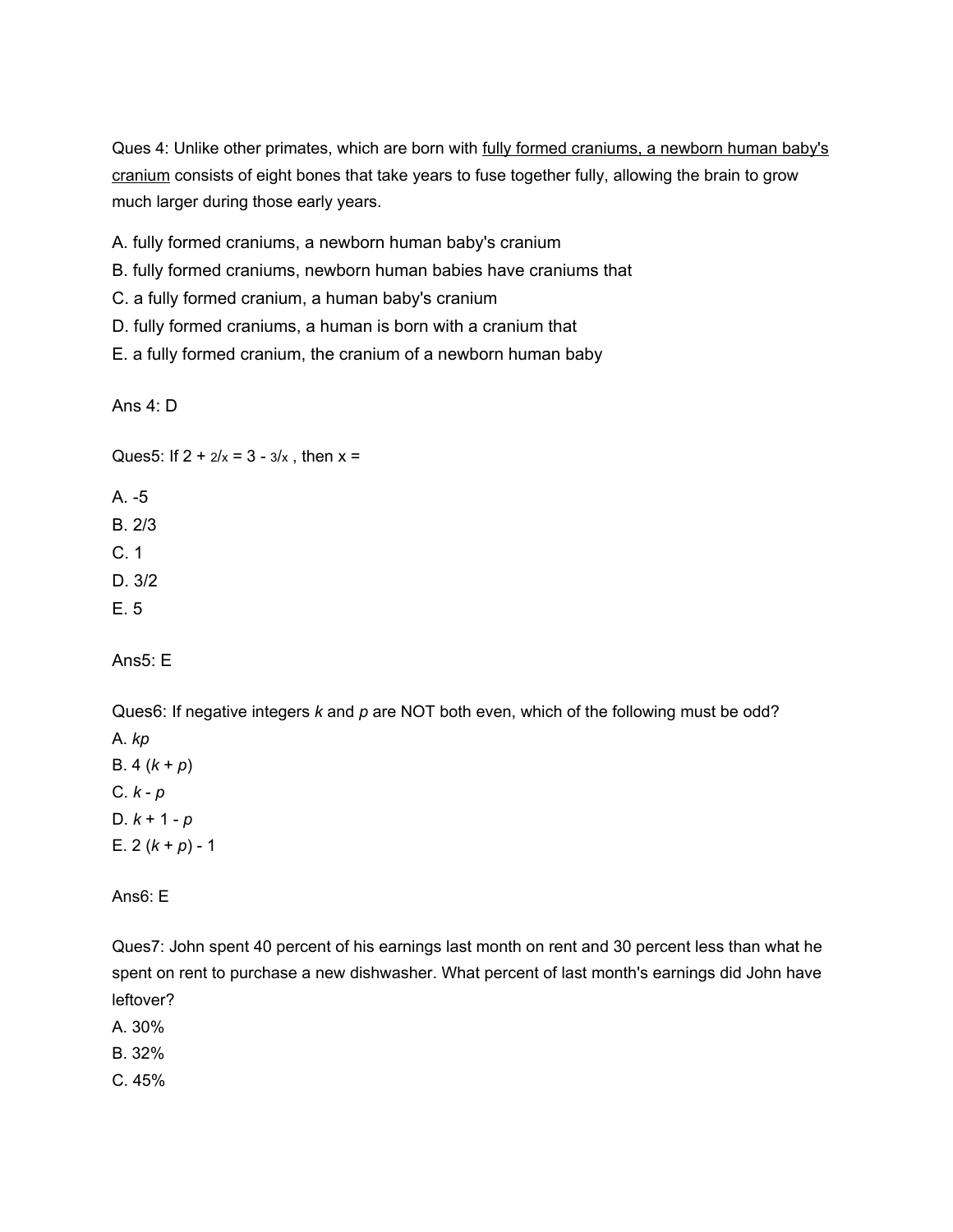D. 68% E. 70%

Ans7: B

Ques8: The activism of state citizens, who have demanded safer road conditions as well as stiffer penalties for intoxicated drivers, have to lead to a significant decrease in the number of traffic accidents.

A. have lead to a significant decrease in the number

B. have lead to significant decreases in the number

C. has lead to a significant decrease in the number

D. has been significant in the decrease in the number

E. has significantly decreased the number

Ans8: C

Ques9: With a boiling temperature of -195.8 degrees Celsius, nitrogen composes approximately 78 percent of the volume of the atmosphere.

A. nitrogen composes approximately 78 percent of the volume of the atmosphere

B. nitrogen is composing the volume of 78 percent of the atmosphere

C. the atmosphere is approximately 78 percent nitrogen, as measured by volume

D. nitrogen is composed of 78 percent of the atmosphere's volume

E. the atmosphere is composed, in terms of volume, of 78 percent nitrogen

Ans9: A

Ques10: If x is an integer and  $2.134 \times 10x$  is less than 210,000, what is the greatest possible value for x?

A. 7

B. 6

C. 5

D. 4

E. 3

Ans 10: D

Ques 1: Artistic success as an actor is directly dependent on how well an actor has developed his craft. This has been demonstrated by the discovery of a positive relationship between the number of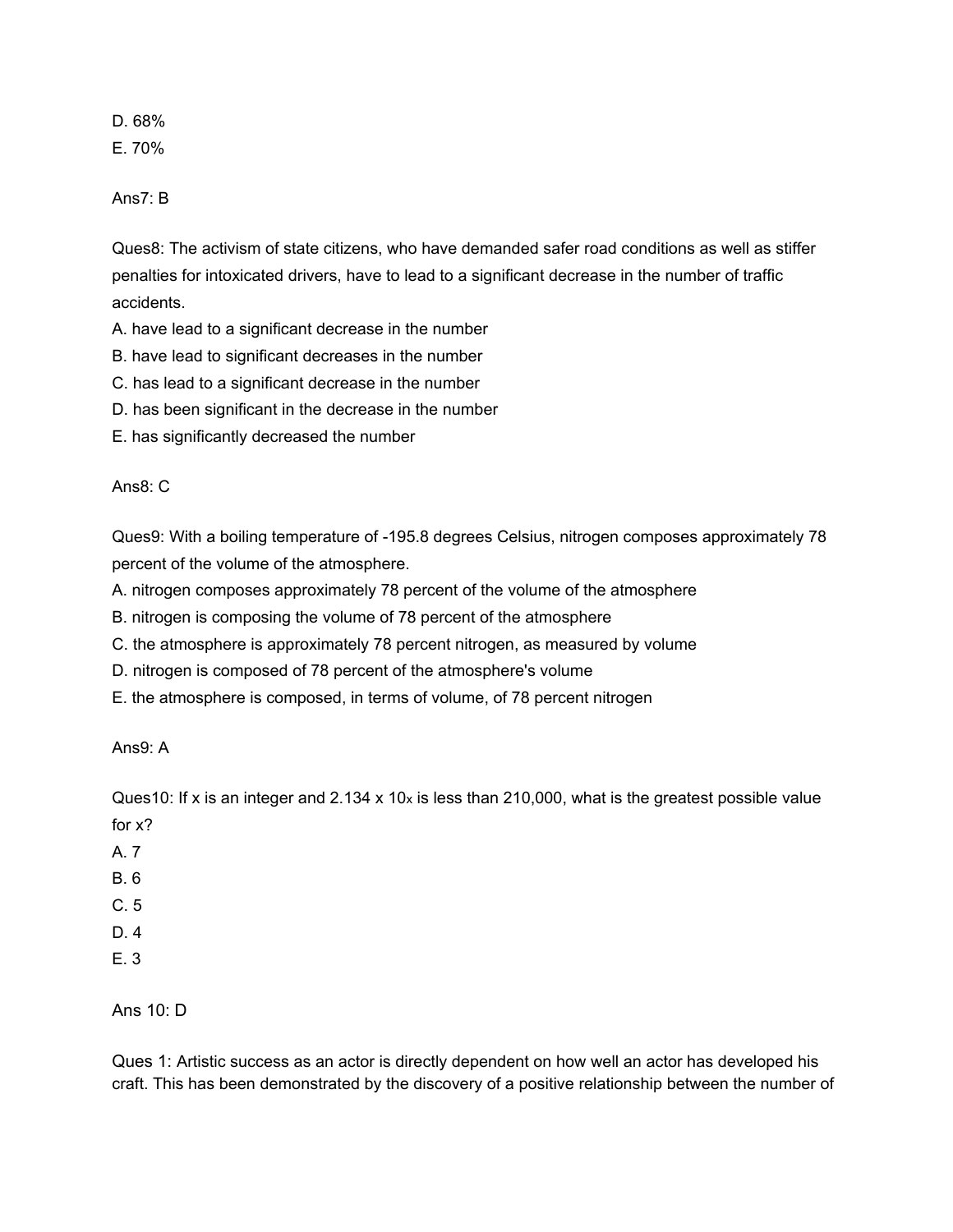classes taken by an actor and the number of professional productions in which the actor has appeared in the past two years.

*Each of the following, if true, cast doubt on the author's argument about artistic success for actors EXCEPT:*

A. The figures for the number of classes taken were based solely on the information provided by actors.

B. Success as an actor cannot necessarily be judged exclusively by recent credits.

C. For most successful actors, it's not the quantity but the quality of their classes that have helped to develop their craft.

D. There is no relationship between the number of professional productions in which an actor has appeared and true artistic success.

E. Most successful actors have taken only a small number of intensive classes.

Ans1: A

Ques 2: If a rectangular billboard has an area of 104 square feet and a perimeter of 42 feet, what is the length of each of the shorter sides?

A. 4

B. 7

C. 8

D. 13

E. 26

Ans2: C

Ques 3: Because women buy approximately 80 per cent of ties sold in the United States, they are often displayed near perfume or women's clothing departments.

A. they are often displayed

B. ties are often being displayed

C. the displaying of ties is often

D. ties are often displayed

E. they often can be found

Ans3: D

Ques 4: Unlike other primates, which are born with fully formed craniums, a newborn human baby's cranium consists of eight bones that take years to fuse together fully, allowing the brain to grow much larger during those early years.

A. fully formed craniums, a newborn human baby's cranium

B. fully formed craniums, newborn human babies have craniums that

C. a fully formed cranium, a human baby's cranium

D. fully formed craniums, a human is born with a cranium that

E. a fully formed cranium, the cranium of a newborn human baby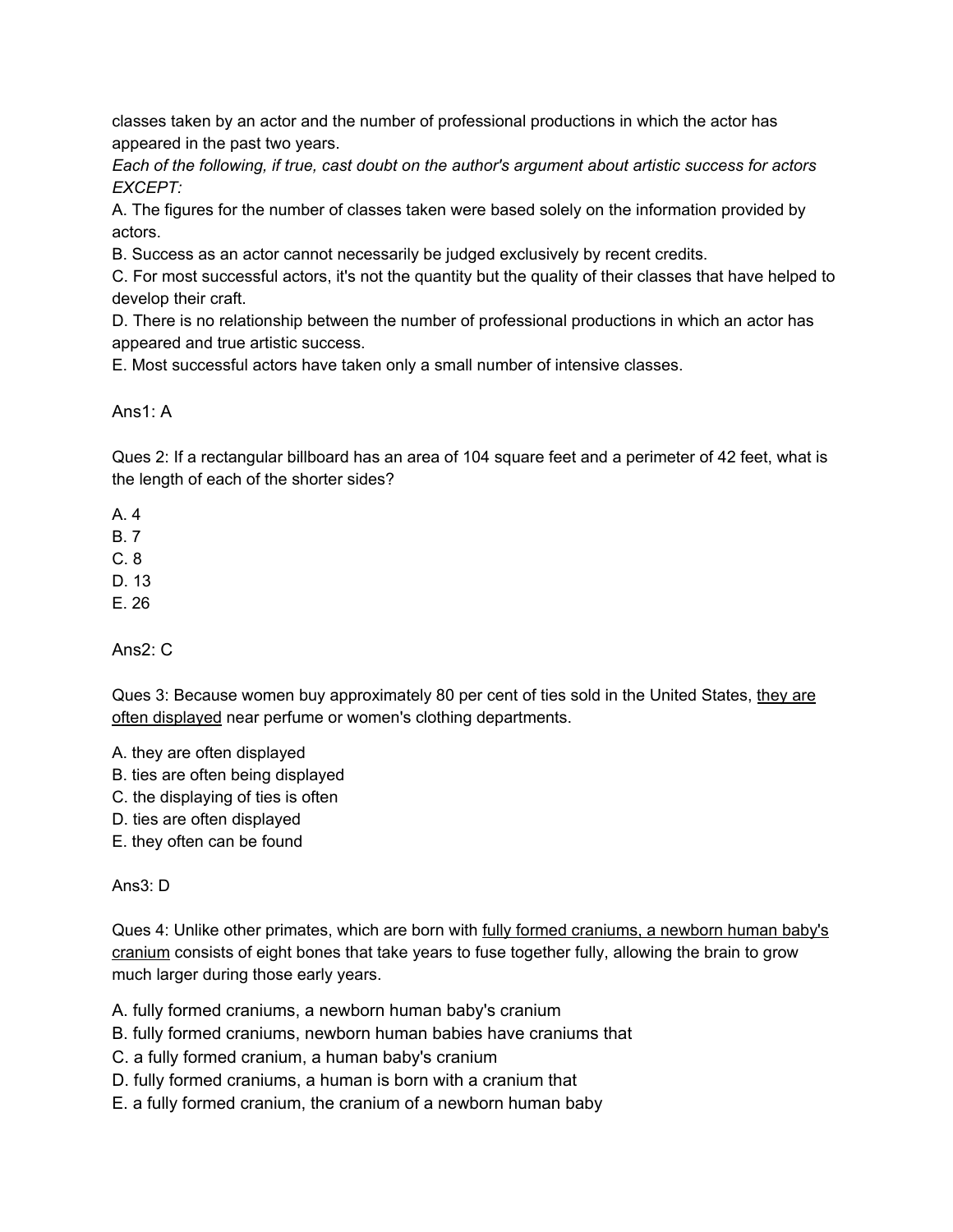Ans 4: D

Ques5: If  $2 + \frac{2}{x} = 3 - \frac{3}{x}$ , then  $x =$ A. -5 B. 2/3 C. 1 D. 3/2 E. 5

Ans5: E

Ques6: If negative integers *k* and *p* are NOT both even, which of the following must be odd? A. *kp* B. 4 (*k* + *p*) C. *k* - *p* D. *k* + 1 - *p* E.  $2 (k + p) - 1$ 

Ans6: E

Ques7: John spent 40 percent of his earnings last month on rent and 30 percent less than what he spent on rent to purchase a new dishwasher. What percent of last month's earnings did John have leftover?

- A. 30%
- B. 32%
- C. 45%
- D. 68%
- E. 70%

Ans7: B

Ques8: The activism of state citizens, who have demanded safer road conditions as well as stiffer penalties for intoxicated drivers, have to lead to a significant decrease in the number of traffic accidents.

- A. have lead to a significant decrease in the number
- B. have lead to significant decreases in the number
- C. has lead to a significant decrease in the number
- D. has been significant in the decrease in the number
- E. has significantly decreased the number

Ans8: C